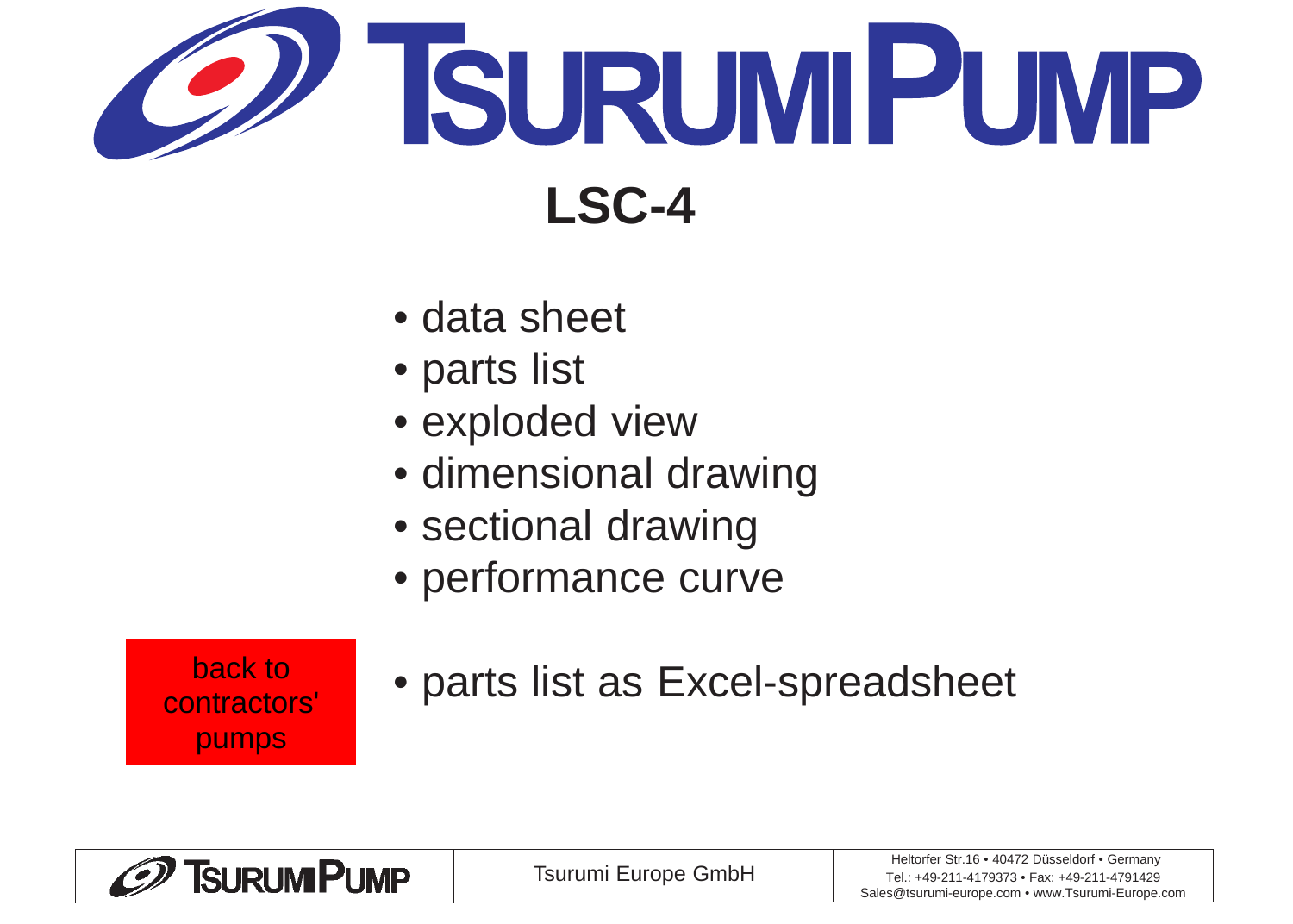# **Data Sheet LSC-4**

<span id="page-1-0"></span>



## **Classification**

Electric submersible pump Protection class IP68 Depth of submersion max. 20m Open type impeller Max. solid handling 6mm Suitable for cleaning water, water on floor, puddles

## **Electric Motor**

Dry-type submersible induction motor, Insulation class E, 2 poles, 2850 r.p.m. Capacitor start Voltage: 110V/230V, 50Hz, 1-phase Power input: 0,6kW Power output: 0,4kW Nominal current: 8,0A(110V) / 3,9A(230V) Start current: 28,0A(110V / 14,0A(230V)

## **Electric cable**

10m HO7RN-F 3Cx1,5mm2 (110V) 10m HO7RN-F 3Cx1mm2 (230V)

# **Motor Protection**

Circle thermal cut-out (snap-action bi-metal device)

### **Shaft Seal**

Double mechanical seal in oil bath Primary Seal: silicon carbide on ceramic Secondary seal: ceramic on carbon

### **Bearings**

Shielded ball bearings, maintenance-free

## **Materials**

| Sintered alloy          |
|-------------------------|
| FC200 (EN-GJL-200)      |
| Steel plate             |
| Steel plate             |
| Aluminium alloy casting |
| SUS403 (EN-X6Cr13)      |
|                         |

# **Discharge Connection**

1" (25mm) hose coupling

### **Weight**

14 kg (dry weight of the pump without cable)

| $\mathcal O$<br>TSURUMIPUMP | Tsurumi Europe GmbH | Heltorfer Str.16 • 40472 Düsseldorf • Germany<br>Tel.: +49-211-4179373 • Fax: +49-211-4791429 |
|-----------------------------|---------------------|-----------------------------------------------------------------------------------------------|
|                             | 2004                | Sales@tsurumi-europe.com • www.Tsurumi-Europe.com                                             |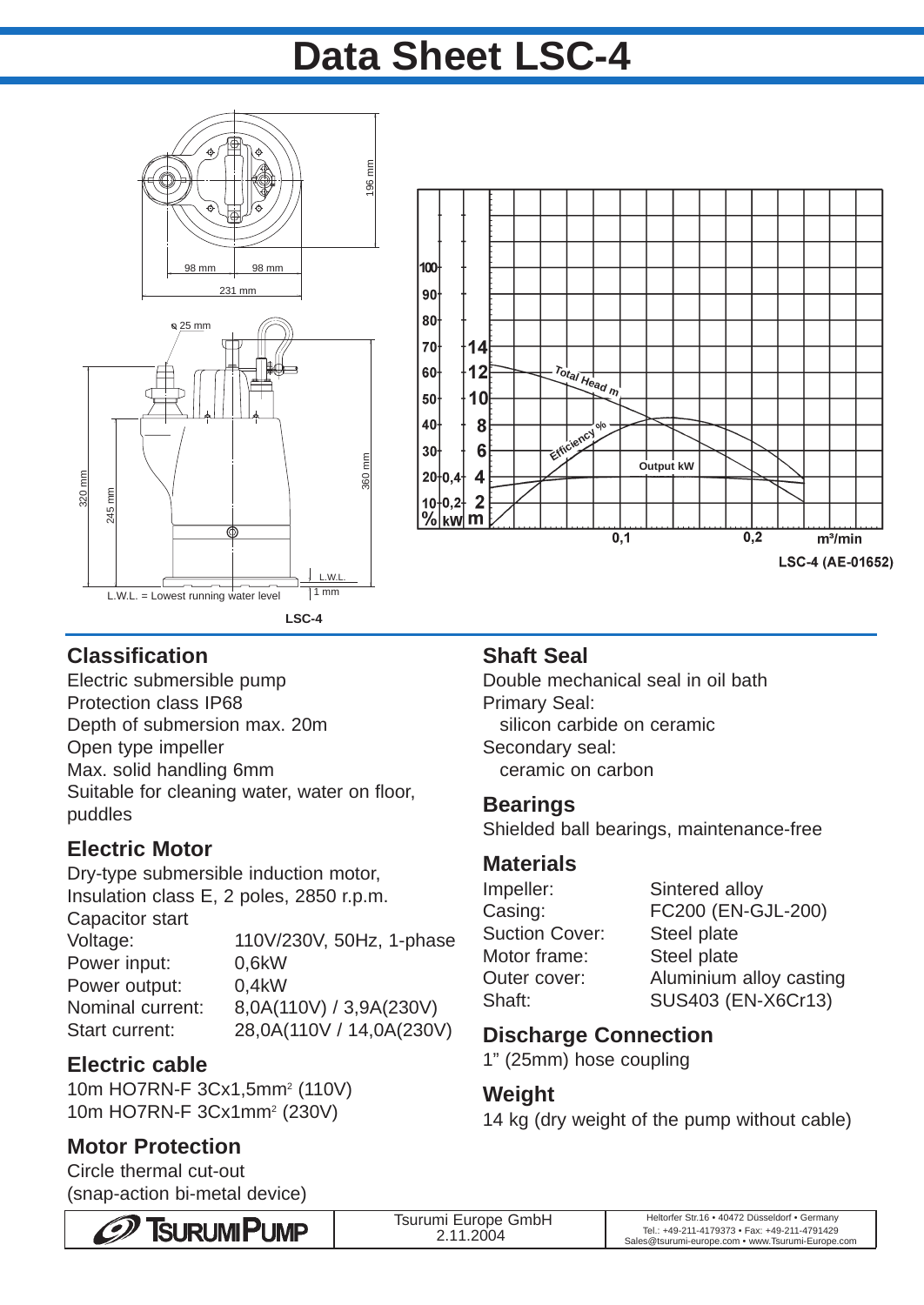# <span id="page-2-0"></span>Tsurumi Europe GmbH<br>
LSC-4<br>
Control No. ILS-1-4-1<br>
Control No. ILS-1-4-1<br>
Control No. ILS-1-4-1<br>
Control No. ILS-1-4-1<br>
Control No. ILS-1-4-1<br>
Control No. ILS-1-4-1<br>
Control No. ILS-1-4-1<br>
Control No. ILS-1-4-1<br>
Control No

**Tsurumi Europe GmbH**

Heltorfer Str. 16 • 40472 Düsseldorf • Germany Tel.: +49-211-4179373 • Fax: +49-211-4791429 Sales@tsurumi-europe.com • www.Tsurumi-Europe.com

| <b>ITEM</b> | CODE No.                 | <b>DESCRIPTION</b>                                            | Q'TY                    | SIZE                                         |                            | MATERIAL PRICE(Yen) | <b>REMARKS</b>      |
|-------------|--------------------------|---------------------------------------------------------------|-------------------------|----------------------------------------------|----------------------------|---------------------|---------------------|
|             | 001-453-18               | Cabtyre Cable Set                                             |                         | 10 m H07RN3X*1mm <sup>2</sup> (w/ plug) HAR  |                            |                     | 230V                |
|             | 001-873-18               | Cabtyre Cable Set                                             |                         | 10 m H07RN3X*1,5mm <sup>2</sup> (w/o plut)AR |                            |                     | 110V                |
| 2           | 010-126-17               | Cable Clip Rubber                                             | 1                       | HS <sub>2</sub>                              | <b>NBR</b>                 |                     |                     |
| 3           | 140-427-17               | Hex. Bolt (w/Plain Washer)                                    | $\overline{2}$          | M5x15                                        | <b>SUS304</b>              |                     |                     |
| 4           | 003-100-13               | Gland                                                         | 1                       |                                              | <b>SUS304</b>              |                     |                     |
| 5           | 128-109-12               | Union                                                         | $\mathbf{1}$            | <b>PF-1</b> "                                | <b>ADC</b>                 |                     |                     |
| 6           | 032-236-19               | <b>Hose Coupling</b>                                          | $\mathbf{1}$            | 1"                                           | <b>ADC</b>                 |                     |                     |
| 8           | 121-210-16<br>037-222-17 | Packing<br>Discharge Pipe                                     | 1<br>1                  | <b>TE-25R</b><br>PF-2"/PF-1"                 | <b>NBR</b><br>FC           |                     |                     |
| 9           | 122-121-12               | O-Ring                                                        | 1                       | $G-50$                                       | <b>NBR</b>                 |                     |                     |
| 10          | 140-033-12               | Hex. Bolt                                                     | $\overline{2}$          | M6x16                                        | <b>SUS304</b>              |                     |                     |
| 11          | 010-130-14               | Cable Clip                                                    | 1                       | HK2-4/15                                     | <b>SPC</b>                 |                     |                     |
| 12          | 068-164-32               | Handle                                                        | $\mathbf{1}$            | S-400K                                       | SPC+NBR                    |                     |                     |
| 13          | 141-028-17               | Hex. Cap Nut                                                  | 5                       | M <sub>5</sub>                               | <b>SUS304</b>              |                     |                     |
| 14          | 142-125-18               | Plain Washer                                                  | 4                       | M <sub>5</sub>                               | <b>SUS304</b>              |                     |                     |
| 15          | 065-194-29               | Outer Cover                                                   | 1                       | LSC-4                                        | <b>ADC</b>                 |                     |                     |
| 16          | 076-000-09               | Capacitor                                                     | 1                       | 120MFD-125VAC                                | $(\mathsf{T})$             |                     |                     |
| 17<br>18    |                          | Sleeve                                                        | 1 Set                   | M4x6                                         | <b>PVC</b><br><b>SWRM</b>  |                     |                     |
| 19          | 143-085-21<br>143-085-21 | Cross-Recessed Pan Screw<br>Cross Recessed Pan Screw          | 1<br>$\overline{2}$     | M4x6                                         | <b>SWRM</b>                |                     |                     |
| 20          | 078-102-17               | Centrifugal Switch Cover                                      | 1                       | $\overline{LB-400(E)}$                       | <b>SPC</b>                 |                     |                     |
| 21          | 145-002-17               | Snap Retainer                                                 | $\mathbf{1}$            | ø10                                          | <b>SUS304</b>              |                     |                     |
| 22          | 142-207-15               | <b>Finger Spring</b>                                          | 1                       | ø 10,5                                       | SK-5                       |                     |                     |
| 23          | 143-085-21               | Cross Recessed Pan Screw                                      | $\overline{2}$          | M4x6                                         | <b>SWRM</b>                |                     |                     |
| 24          | 143-076-29               | <b>Cross Recessed Pan Screw</b>                               | $\overline{2}$          | M3x6                                         | <b>SWRM</b>                |                     |                     |
| 25          | 077-109-11               | Centrifugal Switch                                            |                         | 1 Set MS-3-2                                 |                            |                     |                     |
| 26          | 121-249-14               | Packing                                                       | 1                       | $LB-400(E)$                                  | <b>NBR</b>                 |                     |                     |
| 27          | 143-093-19               | Pan Screw                                                     | 4                       | M5x125                                       | <b>SWRM</b>                |                     |                     |
| 28          | 143-124-10               | Pan Screw (w/Spring Washer)                                   | $\overline{2}$          | M4x6                                         | <b>SWRM</b>                |                     |                     |
| 29<br>30    | 062-185-15               | <b>Bearing Fixing Plate</b>                                   | 1                       | LB                                           | <b>SECC</b>                |                     |                     |
| 31          | 143-085-21<br>143-114-17 | Cross Recessed Pan Screw<br><b>Cross Recessed Truss Screw</b> | 1<br>$\overline{2}$     | M4x6<br>M4x16                                | <b>SWRM</b><br><b>SWRM</b> |                     |                     |
| 32          | 053-221-16               | Motor Protector 230V/50Hz                                     | 1                       | KA142-KPTL45                                 | (H)                        |                     |                     |
| 33          | 071-174-19               | Spacer                                                        | $\overline{\mathbf{c}}$ | ø6x6lx0,5t                                   | <b>SPC</b>                 |                     |                     |
| 34          | 016-110-16               | Lead Wire Protection Bush                                     | 1                       | LB-400(E)                                    | <b>NBR</b>                 |                     |                     |
| 35          |                          | <b>Protection Tube</b>                                        | $\mathbf{1}$            | $\overline{LB}$ -400(E)                      |                            |                     |                     |
| 36          | 056-651-18               | <b>Stator and Frame</b>                                       | 1 Set                   |                                              |                            |                     |                     |
| 37          | 071-173-18               | Collar                                                        | 1                       | 321                                          | <b>SECC</b>                |                     |                     |
| 38          | 142-192-16               | <b>Wave Washer</b>                                            | 1                       | #6201                                        | $SK-5$                     |                     |                     |
| 39          | 052-100-15               | Bearing                                                       | $\overline{1}$          | 6201ZZC3                                     |                            |                     |                     |
| 40          | 055-247-14               | Rotor and Shaft                                               | 1 Set                   |                                              |                            |                     |                     |
| 41          | 147-016-10               | <b>Impeller Key</b>                                           | 1                       | 4x4x10l                                      | SUS                        |                     |                     |
| 42<br>43    | 061-157-15<br>052-101-16 | <b>Bearing Collar</b><br>Bearing                              | 1<br>1                  | ø15,1xø21x1,6t<br>6202ZZC3                   | <b>SPC</b>                 |                     |                     |
| 44          | 121-244-19               | Packing                                                       | 1                       | $\overline{LB}$ -400(E)                      | <b>NBR</b>                 |                     |                     |
| 45          | 060-167-15               | <b>Bearing Housing</b>                                        | 1                       |                                              | FC                         |                     |                     |
| 46          | $122 - 131 - 15$         | O-Ring                                                        | 1                       | $G-100$                                      | <b>NBR</b>                 |                     |                     |
| 47          | 025-290-19               | <b>Mechanical Seal</b>                                        | 1                       | <b>W-14HL</b>                                | SIC+CCBN                   |                     | Oil (ISO VG2 220ml) |
| 48          | 030-116-16               | Oil Ring                                                      | $\mathbf{1}$            | LB                                           | Resin                      |                     |                     |
| 49          | 122-274-11               | O-Ring                                                        | 1                       | ø10,3xø16x2t                                 | PE-sheet                   |                     |                     |
| 50          | 035-124-12               | Oil Plug                                                      | 1                       | M10x15                                       | <b>SUS304</b>              |                     |                     |
| 51          | 122-274-11               | Packing                                                       | 1                       | 159,5xø2,5                                   | <b>NBR</b>                 |                     |                     |
| 52          | 140-040-12               | Hex. Bolt                                                     | 3                       | M6x40                                        | <b>SUS304</b>              |                     |                     |
| 53<br>54    | 020-644-17<br>026-100-14 | Pump Casing                                                   | 1<br>1                  | $LB-480$<br>SC-15287                         | FC<br><b>NBR</b>           |                     |                     |
| 55          | 120-100-19               | Oil Seal<br><b>Suction Cover Packing</b>                      | 1                       | LB-250/400                                   | T-sheet                    |                     |                     |
| 56          | 071-112-19               | Shaft Sleeve                                                  | 1                       | $\sqrt{611 \times 614,8 \times 111}$         | <b>SUS430</b>              |                     |                     |
| 57          | 040-100-18               | <b>Impeller Shim</b>                                          |                         | ø11,2xø17x0,3t                               | <b>SUS304</b>              |                     |                     |
| 58          | 021-Q62-12               | Impeller 50Hz                                                 | 1                       | 50Hz                                         |                            |                     |                     |
| 58          | 021-434-15               | Impeller 60Hz                                                 | 1                       | $60$ Hz                                      |                            |                     |                     |
| 59          | 047-108-20               | <b>Impeller Thread Protection Cover</b>                       | 1                       | $No.1(\varnothing10.5)$                      | <b>SUS304</b>              |                     |                     |
| 60          | 142-164-19               | Spring Washer                                                 | 1                       | M10                                          | <b>SUS304</b>              |                     |                     |
| 61          | 141-006-77               | Hex. Nut                                                      | 1                       | M10                                          | <b>S45C</b>                |                     |                     |
| 62          | 022-590-13               | <b>Suction Cover</b>                                          | 1                       | LB-480                                       | <b>SPC</b>                 |                     |                     |
| 63          | 144-101-14               | Stud Bolt                                                     | 3                       | M6x54                                        | <b>SUS403</b>              |                     |                     |
| 64          | 127-114-17               | Support Pipe                                                  | 3                       | 1/8"x28,5l                                   | SGP                        |                     |                     |
| 65<br>66    | 141-004-33<br>142-229-13 | Hex. Nut<br>Plain Washer                                      | 1<br>1                  | M <sub>6</sub><br>M <sub>6</sub>             | S35C<br><b>SUS304</b>      |                     |                     |
| 67          | 121-266-17               | Packing                                                       | 1                       | ø6xø16x1t                                    | <b>NBR</b>                 |                     |                     |
| 68          | 203-015-16               | Swing Check Valve                                             | 1                       | LSC-4                                        | <b>SBR</b>                 |                     |                     |
| 69          | 122-133-17               | O-Ring                                                        | 1                       | $G-110$                                      | <b>NBR</b>                 |                     |                     |
| 70          | 023-366-11               | <b>Suction Opening</b>                                        | 1                       | $LSC-4$                                      | <b>NBR</b>                 |                     |                     |
| 71          | 023-340-19               | Strainer                                                      | 1                       |                                              | <b>SPC</b>                 |                     |                     |
| 72          | 049-000-09               | <b>Bottom Plate</b>                                           | 1                       | LSC-4                                        | SPC+NBR                    |                     |                     |
|             |                          |                                                               |                         |                                              |                            |                     |                     |
| 73          | 141-004-33               | Hex. Nut                                                      | 3                       | M6                                           | S35C                       |                     |                     |
|             | 173-005-17               | Packing O-Ring Set                                            | 1 Set $(*)$             |                                              |                            |                     |                     |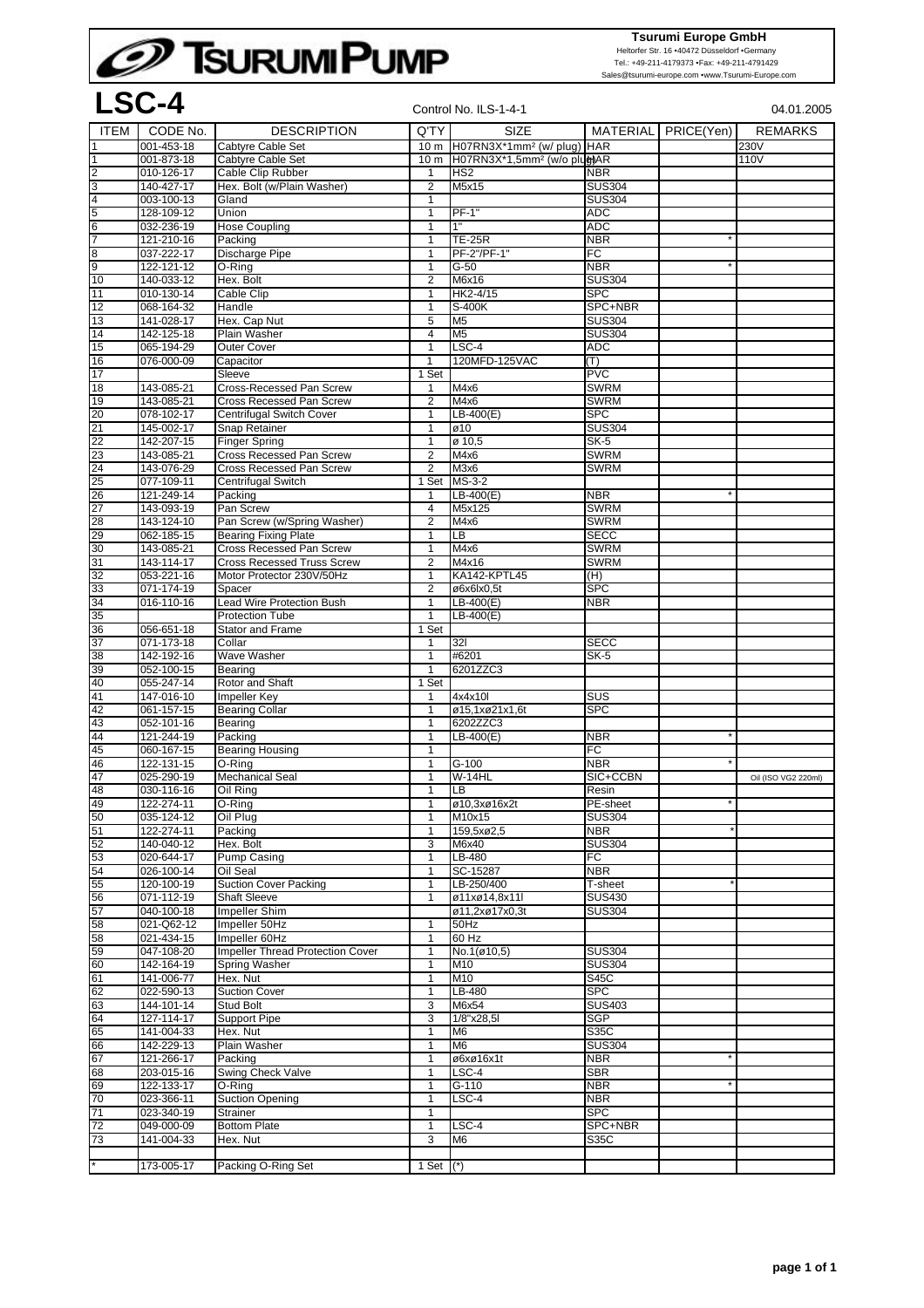# **Exploded View LSC-4**

<span id="page-3-0"></span>

*C* Tsurum Pump

Tsurumi Europe GmbH 30.01.2002

Heltorfer Str.16 • 40472 Düsseldorf • Germany Tel.: +49-211-4179373 • Fax: +49-211-4791429 Sales@tsurumi-europe.com • www.Tsurumi-Europe.com back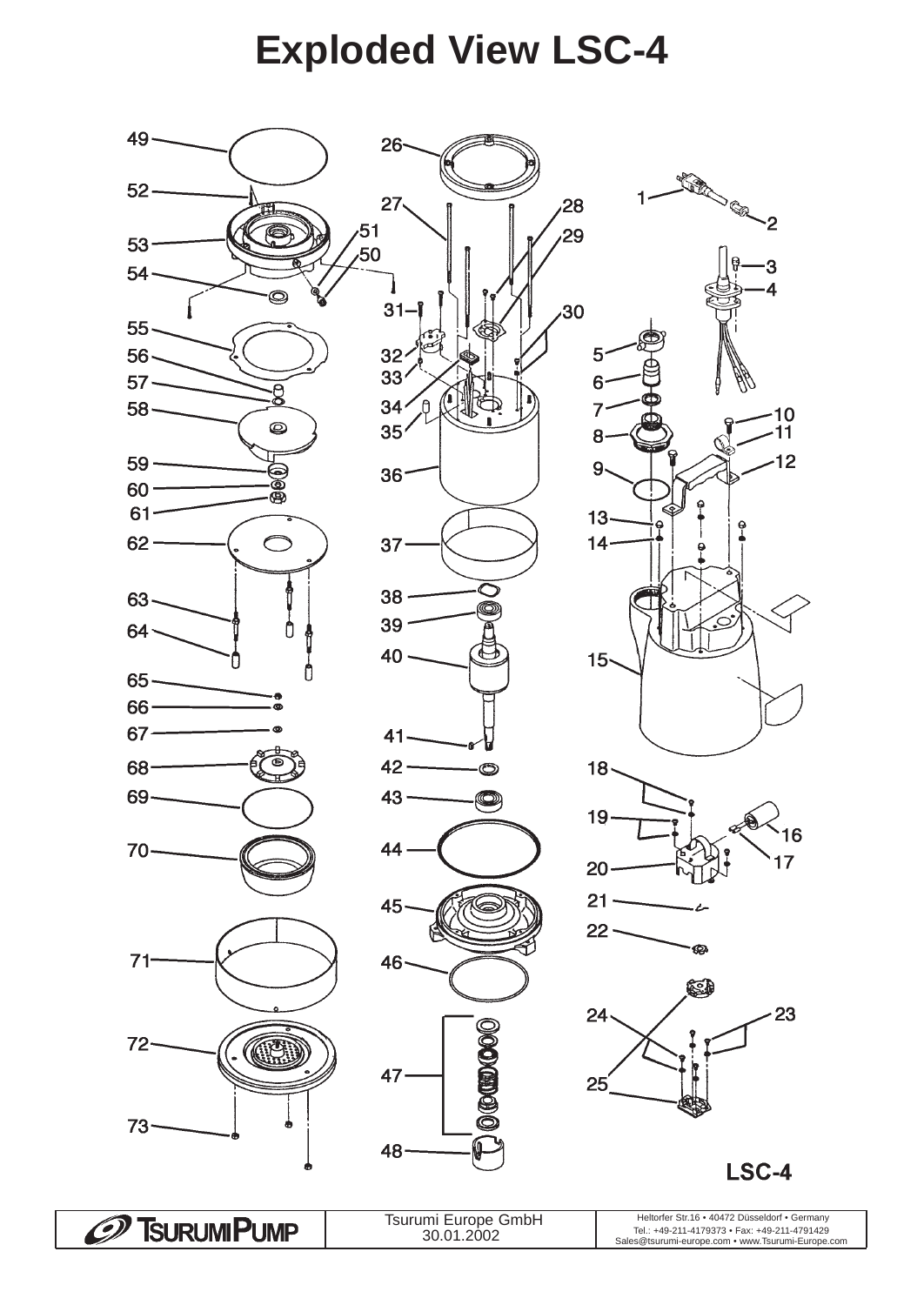# <span id="page-4-0"></span>**Dimensional Drawing LSC-4**



*C* Tsurum Pump Heltorfer Str.16 • 40472 Düsseldorf • Germany Tsurumi Europe GmbH 14.12.1998 Tel.: +49-211-4179373 • Fax: +49-211-4791429 Sales@tsurumi-europe.com • www.Tsurumi-Europe.com back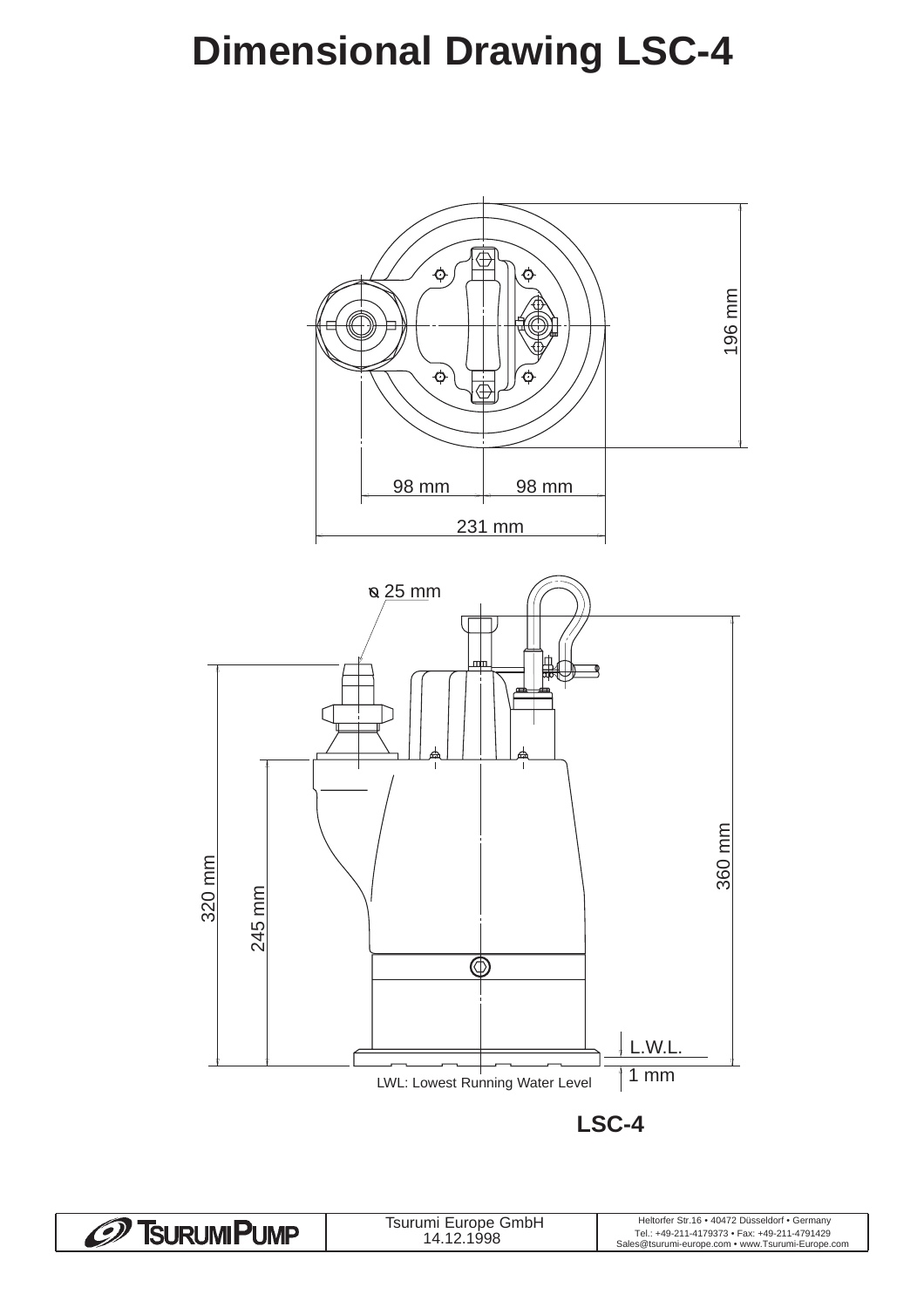# **Sectional Drawing LSC-4**

<span id="page-5-0"></span>

**LSC-4**

|     | No. Description      | <b>Qty.</b> Remarks                  |    | No. Description        | Qty. Remarks                           |
|-----|----------------------|--------------------------------------|----|------------------------|----------------------------------------|
|     | Cabtyre Cable        | <b>HO7RN-F</b>                       | 54 | Shaft                  | SUS403 (EN-X6Cr13)                     |
| 20  | Pump Casing          | FC20 (EN-GJL-200)                    | 55 | <b>IRotor</b>          |                                        |
| 21  | Impeller             | Sintered alloy                       | 56 | Stator Complete        |                                        |
| 22  | <b>Suction Cover</b> | Steel Plate                          | 60 | Bearing Housing        | FC15 (EN-GJL-150)                      |
| 23  | <b>IStrainer</b>     | Steel Plate                          | 64 | Motor Frame            | <b>Steel Plate</b>                     |
| 25  | Mechanical Seal      | Silicon Carbide, W-14HL              | 65 | Outer Cover            | Aluminium Alloy Casting                |
| 26  | <b>Oil Seal</b>      | <b>ISC-15287</b>                     | 68 | Handle                 | Steel Plate/Nitrile Butadiene Rubber   |
| 32  | Hose Coupling        | Aluminium Alloy Casting              | 71 | <b>Shaft Sleeve</b>    | SUS403 (EN-X6Cr13)                     |
| 35  | Oil Plug             | SUS304 (EN-X5CrNi18-10)              | 76 | Capacitor              |                                        |
| 36  | Lubricant            | Turbine Oil (ISO VG32)               | 77 | Centrifugal Switch     |                                        |
| 49  | <b>Bottom Plate</b>  | Steel Plate/Nitrile Butadiene Rubber |    | 128 Union              | Aluminium Alloy Casting                |
| 52A | Upper Bearing        | 6201ZZC3                             |    | 203A Valve Sheet       | <b>INitril Butadiene Rubber</b>        |
|     | 52B Lower Bearing    | 6202ZZC3                             |    | 203B Swing Check Valve | Steel Plate/Synthetic Butadiene Rubber |
| 53  | Motor Protector      |                                      |    |                        |                                        |

| <b>URUMIPUMP</b><br>DI. | GmbH<br><b>Surumi</b><br>Europe -<br>.2000 | Heltorfer Str.16 • 40472 Düsseldorf • Germany<br>Tel.: +49-211-4179373 • Fax: +49-211-4791429<br>Sales@tsurumi-europe.com • www.Tsurumi-Europe.com |  |
|-------------------------|--------------------------------------------|----------------------------------------------------------------------------------------------------------------------------------------------------|--|
|                         |                                            |                                                                                                                                                    |  |

 $\sqrt{ }$